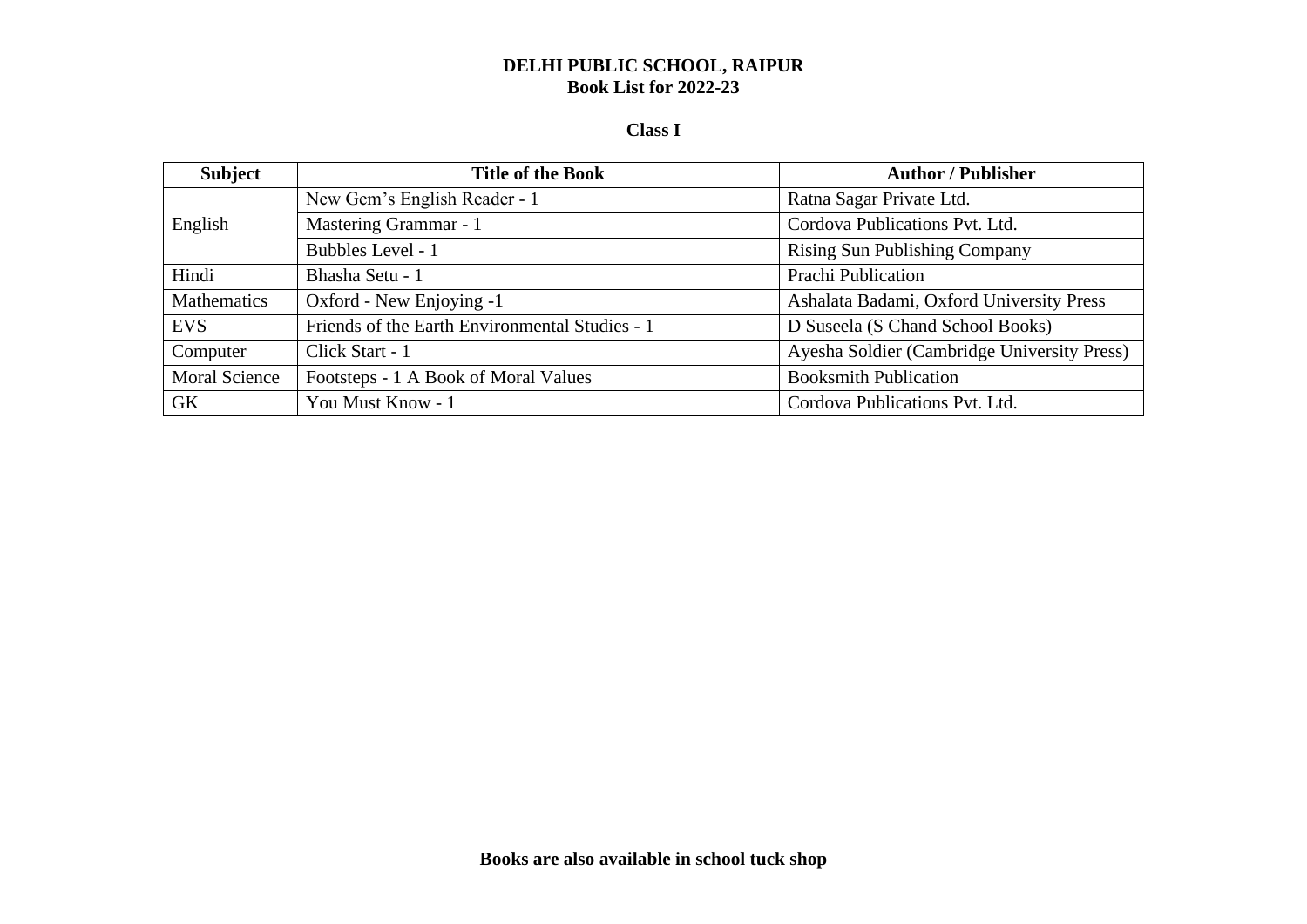### **Class II**

| <b>Subject</b>       | <b>Title of the Book</b>                       | <b>Author / Publisher</b>                   |
|----------------------|------------------------------------------------|---------------------------------------------|
| English              | New Gem's English Reader - 2                   | Ratna Sagar Private Ltd.                    |
|                      | Mastering Grammar - 2                          | Cordova Publications Pvt. Ltd.              |
|                      | Bubbles Level - 2                              | <b>Rising Sun Publishing Company</b>        |
|                      | Bubbles Level - 3                              | <b>Rising Sun Publishing Company</b>        |
| Hindi                | Bhasha Setu - 2                                | <b>Prachi Publication</b>                   |
|                      | Vyaakaran Vruksh - 2                           | <b>Harbour Press International</b>          |
| Mathematics          | Oxford - New Enjoying -2                       | Ashalata Badami, Oxford University Press    |
| <b>EVS</b>           | Friends of the Earth Environmental Studies - 2 | D Suseela (S Chand School Books)            |
| Computer             | Click Start - 2                                | Ayesha Soldier (Cambridge University Press) |
| <b>Moral Science</b> | Footsteps - 2 A Book of Moral Values           | <b>Booksmith Publication</b>                |
| <b>GK</b>            | You Must Know - 2                              | Cordova Publications Pvt. Ltd.              |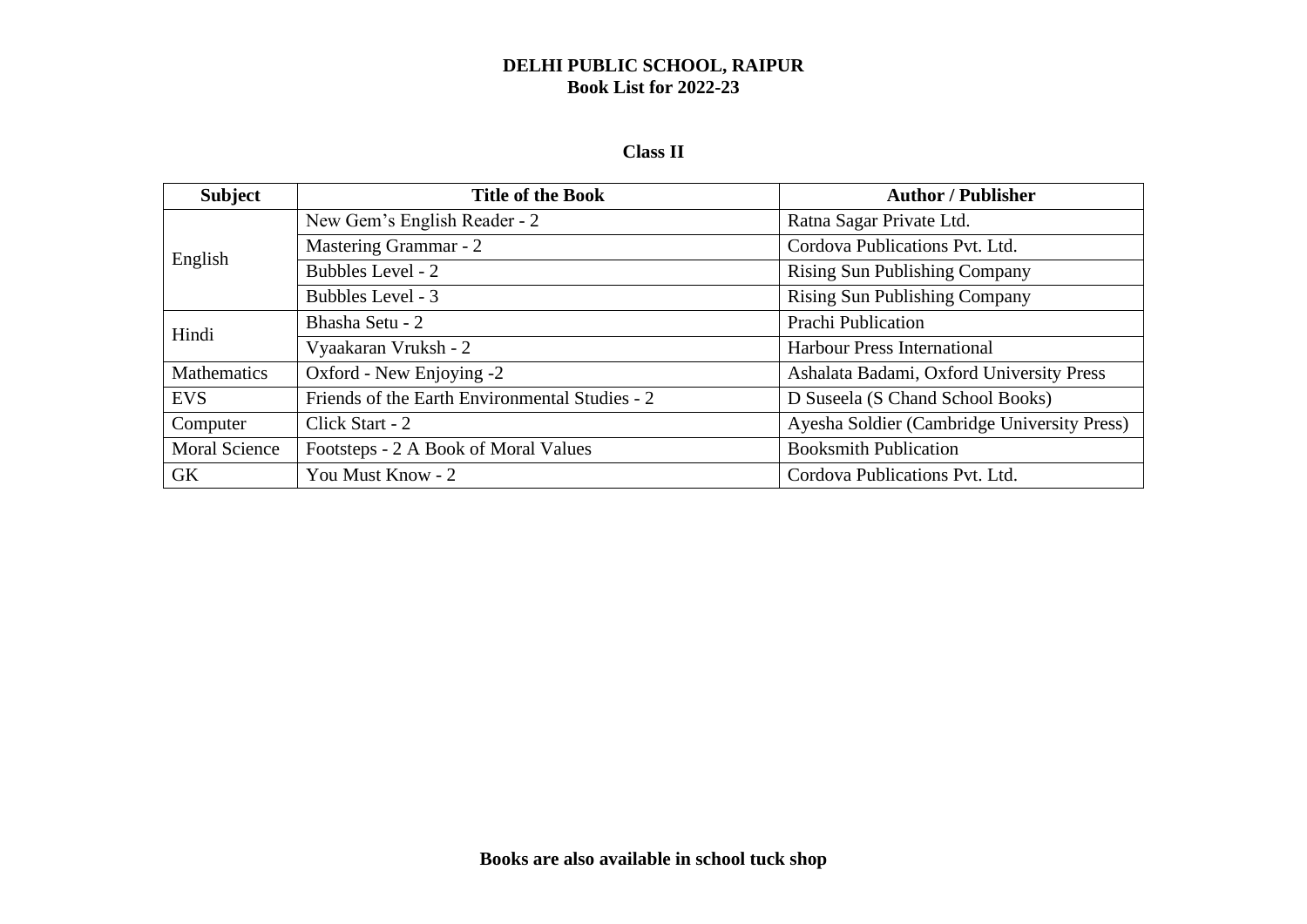#### **Class III**

| <b>Subject</b>       | <b>Title of the Book</b>                       | <b>Author / Publisher</b>                   |
|----------------------|------------------------------------------------|---------------------------------------------|
| English              | New Gem's English Reader - 3                   | Ratna Sagar Private Ltd.                    |
|                      | The Grammar Connect - 3                        | <b>Blueprint Education</b>                  |
|                      | Heidi                                          | Frank Educational Aids Private Ltd.         |
| Hindi                | Vat Vruksh Hindi Paatyhyapustak - 3            | <b>Harbour Press International</b>          |
|                      | Vyaakaran Vruksh - 3                           | <b>Harbour Press International</b>          |
| <b>Mathematics</b>   | Oxford - New Enjoying - 3                      | Ashalata Badami (Oxford University Press)   |
| <b>EVS</b>           | Friends of the Earth Environmental Studies - 3 | D Suseela (S Chand School Books)            |
| Computer             | Click Start - 3                                | Ayesha Soldier (Cambridge University Press) |
| <b>Moral Science</b> | Footsteps - 3 A Book of Moral Values           | <b>Booksmith Publication</b>                |
| GK                   | You Must Know - 3                              | Cordova Publications Pvt. Ltd.              |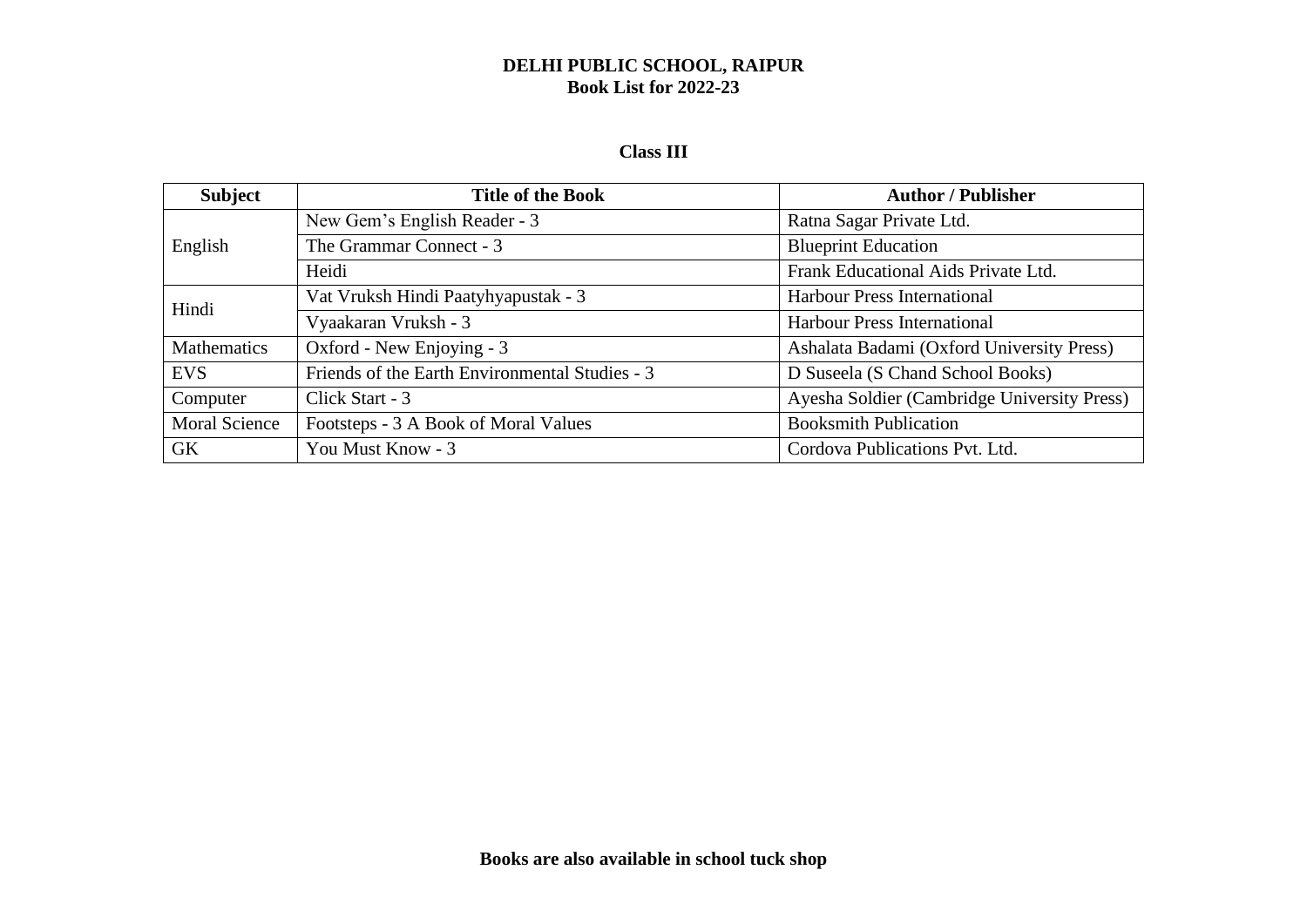# **Class IV**

| <b>Subject</b>       | <b>Title of the Book</b>                       | <b>Author / Publisher</b>                   |
|----------------------|------------------------------------------------|---------------------------------------------|
| English              | New Gem's English Reader - 4                   | Ratna Sagar Private Ltd.                    |
|                      | The Grammar Connect - 4                        | <b>Blueprint Education</b>                  |
|                      | The Railway Children                           | Frank Educational Aids Private Ltd.         |
| Hindi                | Vat Vruksh Hindi Paatyhyapustak - 4            | <b>Harbour Press International</b>          |
|                      | Vyaakaran Vruksh - 4                           | <b>Harbour Press International</b>          |
| Mathematics          | Oxford - New Enjoying - 4                      | Ashalata Badami (Oxford University Press)   |
| <b>EVS</b>           | Friends of the Earth Environmental Studies - 4 | D Suseela (S Chand School Books)            |
| Computer             | Click Start - 4                                | Ayesha Soldier (Cambridge University Press) |
| <b>Moral Science</b> | Footsteps - 4 A Book of Moral Values           | <b>Booksmith Publication</b>                |
| <b>GK</b>            | You Must Know - 4                              | Cordova Publications Pvt. Ltd.              |